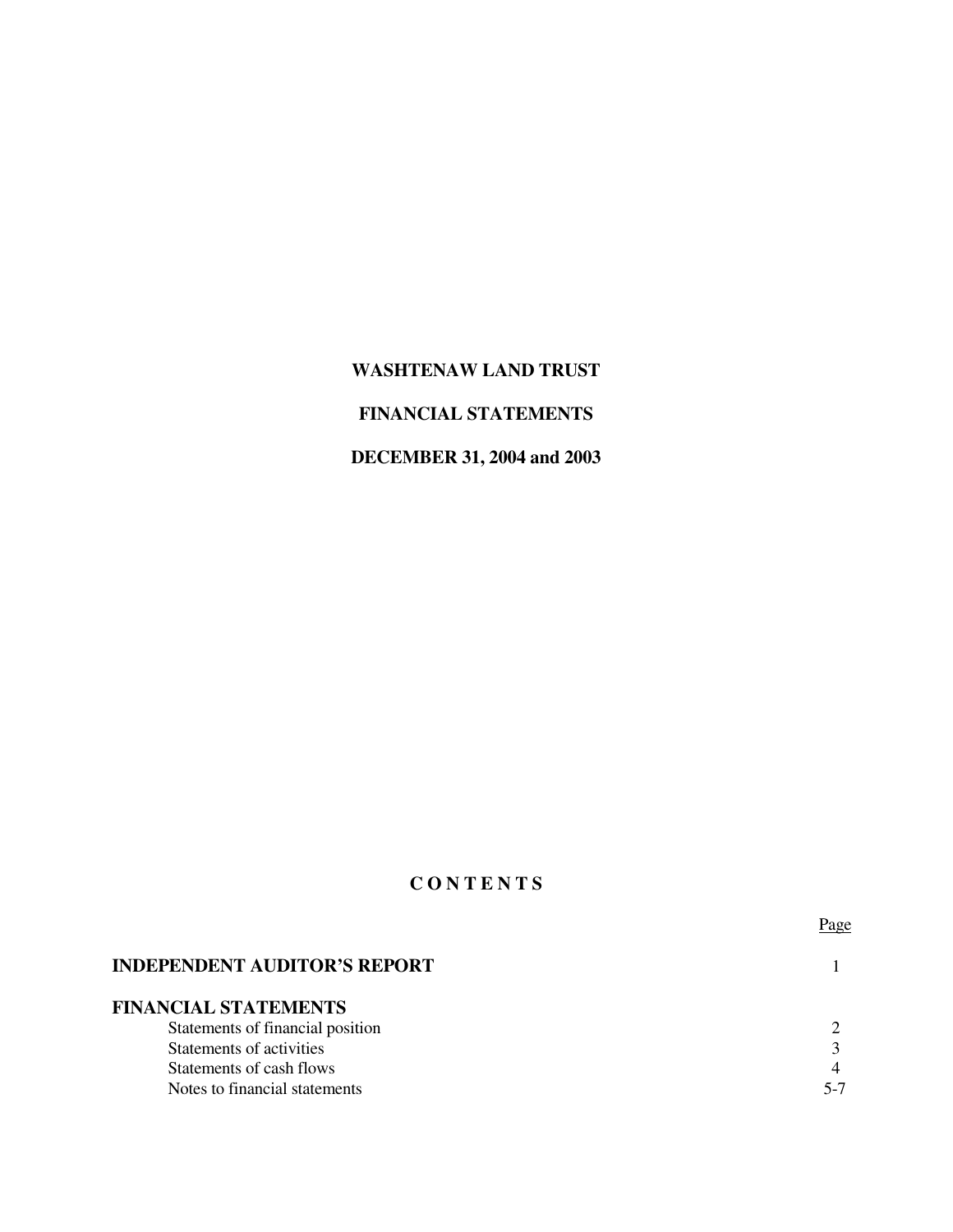

3227 Washtenaw Avenue, Suite C2, Ann Arbor, MI 48104-4262

Phone 734 930-6900

www.haffeycpa.com

Fax 734 930-1886

Board of Directors Washtenaw Land Trust 1100 N. Main Street, Suite 203 Ann Arbor, MI 48104

## **INDEPENDENT AUDITOR'S REPORT**

We have audited the accompanying statements of financial position of the Washtenaw Land Trust as of December 31, 2004, and the related statements of activities and cash flows for the year then ended. These financial statements are the responsibility of the Washtenaw Land Trust's management. Our responsibility is to express an opinion on these financial statements based on our audit.

We conducted our audit in accordance with auditing standards generally accepted in the United States of America. Those standards require that we plan and perform the audit to obtain reasonable assurance about whether the financial statements are free of material misstatement. An audit includes examining, on a test basis, evidence supporting the amounts and disclosures in the financial statements. An audit also includes assessing the accounting principles used and significant estimates made by management, as well as evaluating the overall financial statement presentation. We believe that our audit provides a reasonable basis for our opinion.

In our opinion, the financial statements referred to in the first paragraph above present fairly, in all material respects, the financial position of the Washtenaw Land Trust as of December 31, 2004 and the results of its activities and cash flows for the year then ended in conformity with accounting principles generally accepted in the United States of America.

The December 31, 2003 financial statements presented for comparative purposes was derived from the Washtenaw Land Trust's 2003 financial statements which were audited by BKR Dupuis & Ryden on which they expressed an unqualified opinion in their report thereon, dated July 23, 2004.

DAVID HAFFEY, P.C.

Ann Arbor, Michigan May 23, 2005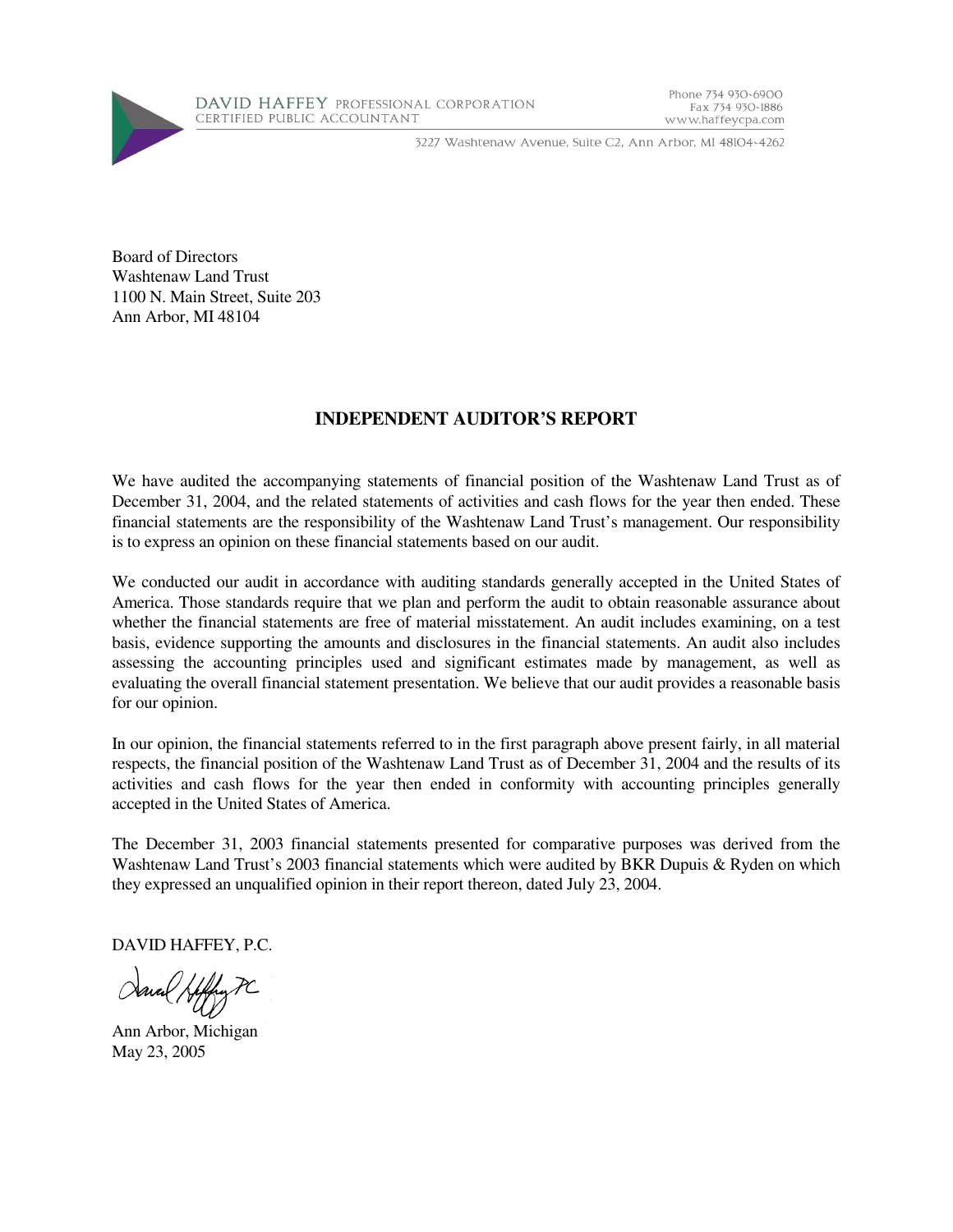# **WASHTENAW LAND TRUST STATEMENTS OF FINANCIAL POSITION DECEMBER 31**

|                                         | 2004                   | 2003        |
|-----------------------------------------|------------------------|-------------|
| <b>ASSETS</b>                           |                        |             |
| <b>CURRENT ASSETS</b>                   |                        |             |
| Cash and cash equivalents (Note 1)      | 300,470<br>\$          | \$273,295   |
| Marketable securities (Note 1)          | 14,713                 | 12,667      |
| <b>TOTAL CURRENT ASSETS</b>             | 315,183                | 285,962     |
| PROPERTY (Note 1)                       | 719,150                | 719,150     |
| <b>OTHER ASSETS:</b>                    |                        |             |
| Software                                | 4,995                  | 4,995       |
| Less; Accumulated amortization          | 3,330                  | 1,665       |
| <b>TOTAL OTHER ASSETS</b>               | 1,665                  | 3,330       |
| <b>TOTAL ASSETS</b>                     | \$1,035,998            | \$1,008,442 |
| <b>LIABILITIES AND NET ASSETS</b>       |                        |             |
| <b>CURRENT LIABILITIES</b>              |                        |             |
| Accounts payable                        | $\mathcal{S}$<br>5,256 | \$<br>1,550 |
| Easement payable obligations            | 15,000                 | 10,000      |
| <b>TOTAL CURRENT LIABILITIES</b>        | 20,256                 | 11,550      |
| LONG-TERM LIABILITIES (Note 2):         |                        |             |
| Easement payable obligations            | 15,000                 | 10,000      |
| NET ASSETS (Note 1)                     |                        |             |
| Unrestricted                            | 194,611                | 169,639     |
| <b>Temporarily Restricted</b>           | 86,981                 | 98,103      |
| <b>Permanently Restricted</b>           | 719,150                | 719,150     |
| <b>TOTAL NET ASSETS</b>                 | 1,000,742              | 986,892     |
| <b>TOTAL LIABILITIES AND NET ASSETS</b> | \$1,035,998            | \$1,008,442 |

See the independent auditor's report on page 1 and notes to the financial statements on pages 5 through 7.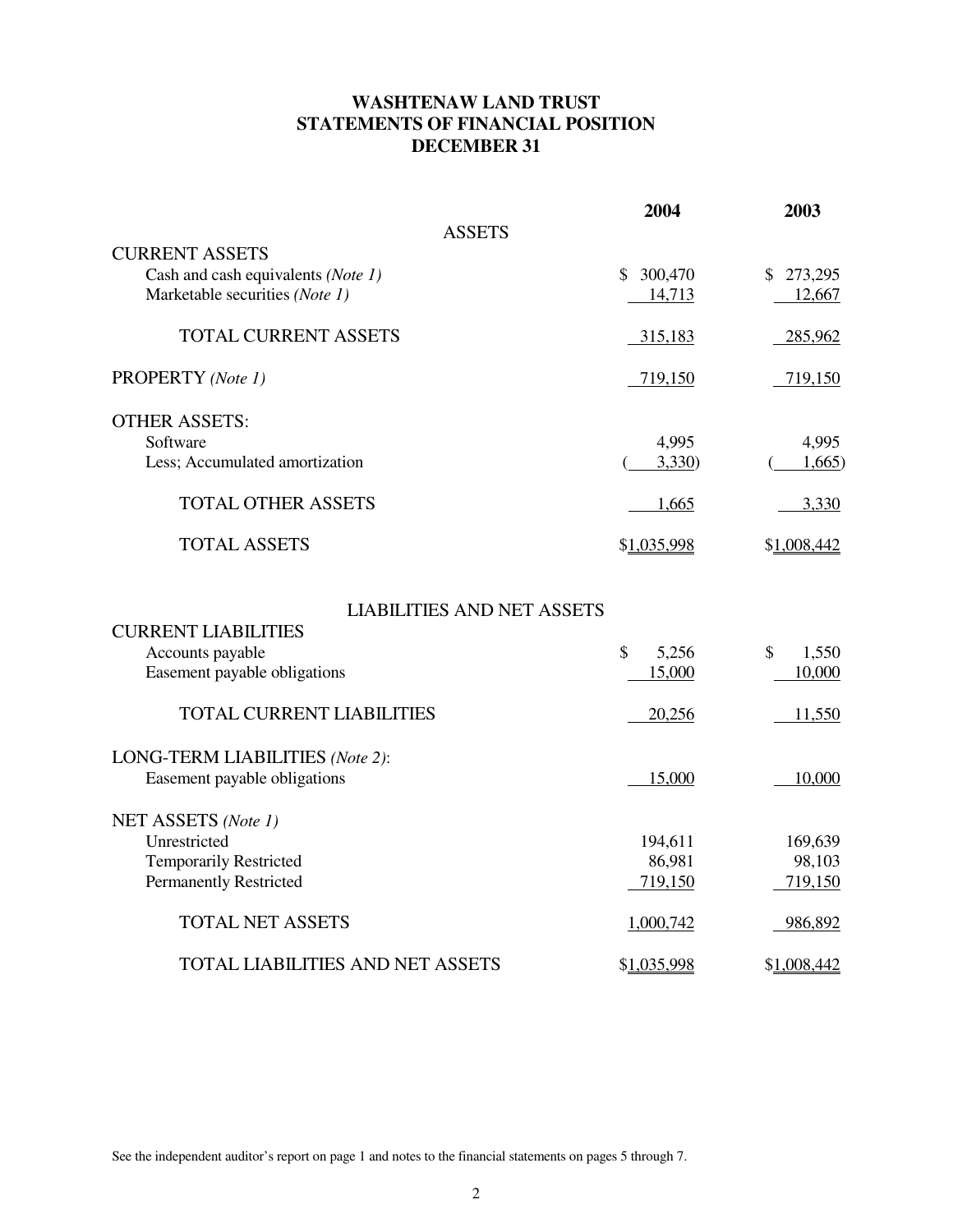# **WASHTENAW LAND TRUST STATEMENTS OF ACTIVITIES FOR THE YEARS ENDED DECEMBER 31**

|                                                      | 2004        | 2003         |
|------------------------------------------------------|-------------|--------------|
| <b>CHANGES IN UNRESTRICTED NET ASSETS:</b>           |             |              |
| Revenues and Support:                                |             |              |
| Grants and contributions                             | \$289,762   | \$230,392    |
| Events                                               | 7,470       | 17,767       |
| Interest and dividends                               | 2,050       | 2,878        |
| Investment gains                                     | 1,527       | 2,795        |
| Miscellaneous income                                 | 337         | 2,545        |
| Total unrestricted revenues and gains                | 301,146     | 256,377      |
| Net assets released from restrictions (Note 1)       | 50,586      | 310,830      |
| Total unrestricted revenues, gains and other support | 351,732     | 567,207      |
| Expenses:                                            |             |              |
| Program services                                     | 217,010     | 418,966      |
| Management and general                               | 34,145      | 38,628       |
| Fundraising                                          | 75,605      | 85,560       |
| Total expenses                                       | 326,760     | 543,154      |
| <b>INCREASE IN UNRESTRICTED NET ASSETS</b>           | 24,972      | 24,053       |
| <b>CHANGES IN TEMPORARILY RESTRICTED NET ASSETS:</b> |             |              |
| Contributions:                                       |             |              |
| <b>Grants and Contributions</b>                      | 39,464      | 174,662      |
| Net assets released from restrictions                | 50,586)     | 310,830)     |
| <b>INCREASE (DECREASE) IN TEMPORARILY</b>            |             |              |
| <b>RESTRICTED NET ASSETS</b>                         | 11,122      | 136,188)     |
| <b>INCREASE (DECREASE) IN NET ASSETS</b>             | 13,850      | 112,115<br>€ |
| NET ASSETS; beginning of year                        | 986,892     | 1,099,007    |
| NET ASSETS; end of year                              | \$1,000,742 | \$986,892    |

See the independent auditor's report on page 1 and notes to the financial statements on pages 5 through 7.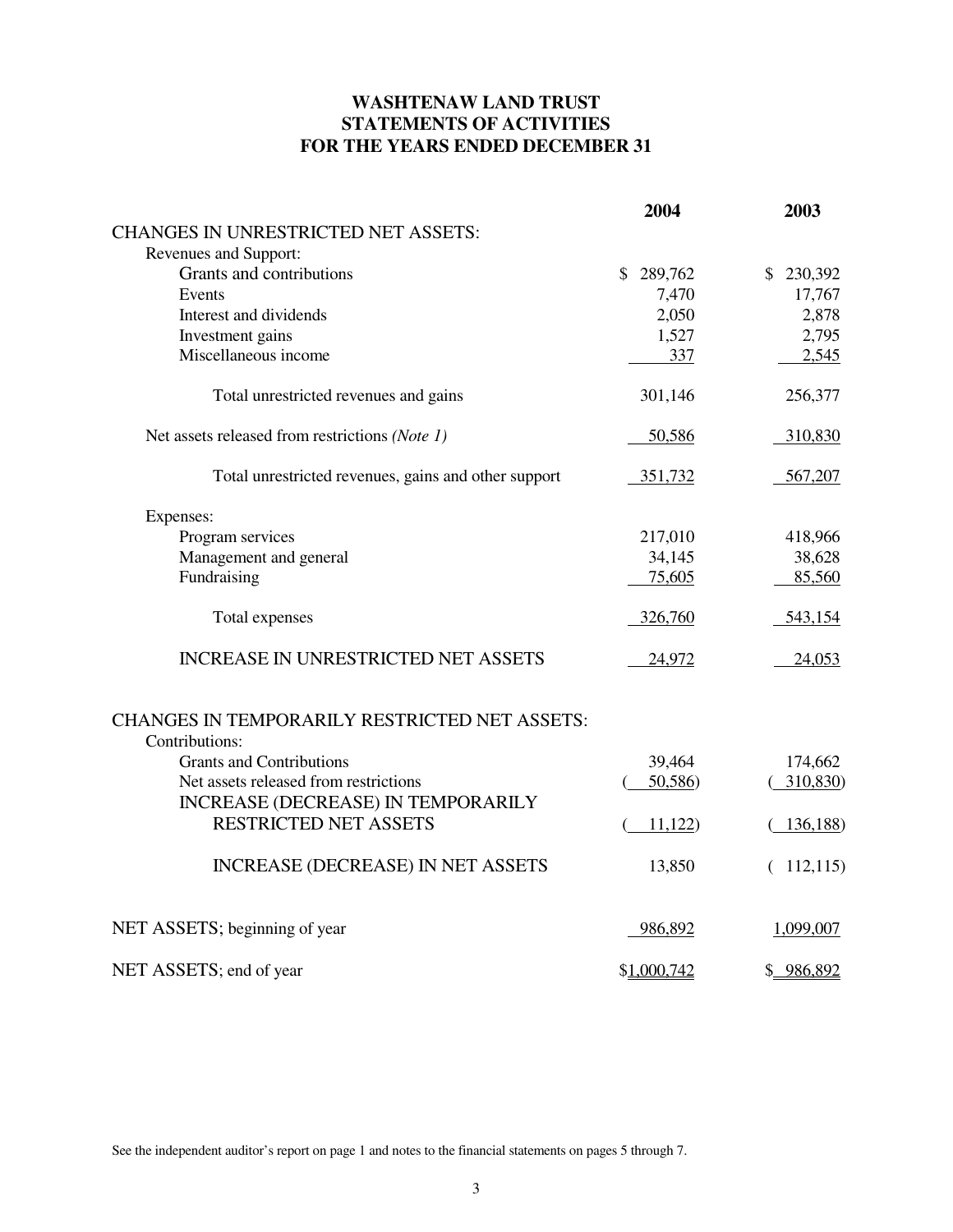## **WASHTENAW LAND TRUST STATEMENTS OF CASH FLOWS FOR THE YEARS ENDED DECEMBER 31**

|                                                                                                          | 2004           | 2003          |
|----------------------------------------------------------------------------------------------------------|----------------|---------------|
| <b>INCREASE (DECREASE) IN CASH</b>                                                                       |                |               |
| <b>CASH FLOWS RELATED TO OPERATING ACTIVITIES:</b>                                                       |                |               |
| Cash received from grantors and donors                                                                   | \$.<br>328,707 | 405,054<br>S. |
| Cash received from events and other income                                                               | 7,807          | 20,312        |
| Cash paid to suppliers and employees                                                                     | 321,389)       | (539,939)     |
| Interest and dividends received                                                                          | 2,050          | 2,878         |
|                                                                                                          | 17,175         | 111,695)      |
| <b>CASH FLOWS RELATED TO INVESTING ACTIVITIES:</b><br>Acquisitions of computer software                  | $\overline{0}$ | 4,995)        |
| <b>CASH FLOWS RELATED TO FINANCING ACTIVITIES:</b><br>Net additions (repayments) of easement obligations | 10,000         | 10,000        |
| NET CASH INCREASE (DECREASE)                                                                             | 27,175         | 126,690)      |
| CASH and equivalents; beginning of year                                                                  | 273,295        | 399,985       |
| CASH and equivalents; end of year                                                                        | 300.470        | 273.295       |

# RECONCILIATION OF INCREASE (DECREASE) IN NET ASSETS TO CASH GENERATED (UTILIZED) BY OPERATING ACTIVITIES

| <b>INCREASE (DECREASE) IN NET ASSETS</b>           | 13.850 | $($ \$ 112,115) |
|----------------------------------------------------|--------|-----------------|
| <b>RECONCILIATION ADJUSTMENTS:</b>                 |        |                 |
| Amortization                                       | 1,665  | 1,665           |
| Contributions in the form of marketable securities | 519)   |                 |
| Investment (gains)/losses                          | 1,527) | 2,795)          |
| Increase (decrease) in accounts payable            | 3.706  | 1,550           |
|                                                    |        |                 |

See the independent auditor's report on page 1 and notes to the financial statements on pages 5 through 7.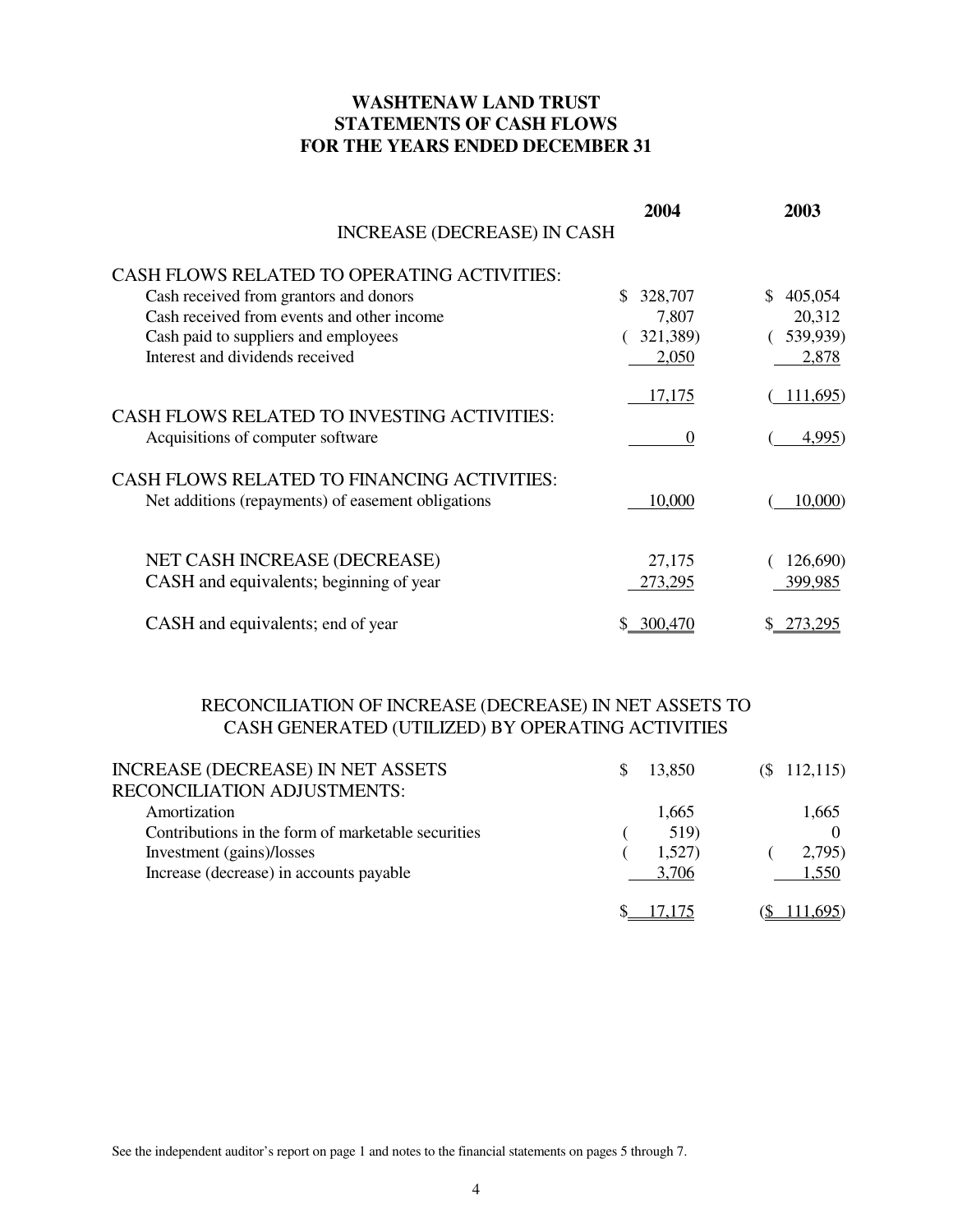## **WASHTENAW LAND TRUST NOTES TO FINANCIAL STATEMENTS**

#### NOTE 1: SIGNIFICANT ACCOUNTING POLICIES

ORGANIZATION - The Washtenaw Land Trust is a Michigan not for profit organization, with a mission to protect farmland, natural areas and open space in and about Washtenaw County, for their natural, scenic, recreational and agricultural values, and to educate the public on land use issues. The Internal Revenue Service has determined the Washtenaw Land Trust to be exempt from federal income tax pursuant to section 501(c)(3) of the Internal Revenue Code and has classified the Washtenaw Land Trust as a publicly supported charitable organization as defined in section 509(a)(1) and not as a private foundation.

BASIS OF ACCOUNTING - The accounts and financial statements are maintained and presented using the accrual basis of accounting. Revenues are recognized when earned. Expenses are recognized when incurred. Preparation of financial statements in conformity with generally accepted accounting principles requires management to make estimates and assumptions that affect certain reported amounts and disclosures. Actual results could differ from those estimates.

NET ASSETS - The Washtenaw Land Trust observes restrictions placed on the use of resources by segregating unrestricted net assets from permanently or temporarily restricted net assets.

The Washtenaw Land Trust has recorded as *Permanently Restricted Net Assets*, certain donor-restricted gifts of fee simple interests in land, at the fair market values as of the dates donated.

Gifts are recorded as *Temporarily Restricted Net Assets* to the extent that uses specified by donor imposed restrictions have yet to occur. When a donor imposed restriction is accomplished, temporarily restricted net assets are reclassified to unrestricted net assets.

*Unrestricted Net Assets* represents the portion of funds available for general operations and not subject to any donor-imposed restrictions.

CASH AND EQUIVALENTS - The cash classification includes bank checking account balances, investment account money market mutual fund balances, and petty cash funds on hand. As of December 31, 2004, cash and equivalents consisted of a checking account balance of \$6,158, money market funds of \$293,938 and cash on hand of \$375. As of December 31, 2003, cash and equivalents consisted of a checking account balance of \$2,875, money market funds of \$270,350 and cash on hand of \$70. At December 31, 2004 and 2003, bank balances were fully covered by Federal Depository Insurance, and money market funds were insured by the Securities Investor Protection Corporation.

MARKETABLE SECURITIES - Marketable securities consist of publicly traded shares of common stocks and mutual funds, received as contributions and recorded at fair market values as of the dates received. Recorded amounts are adjusted to fair market values at year end, the market adjustment included in investment gains and losses, along with gains and losses realized upon sale of securities. At December 31, 2004 and 2003, the market value of securities totaled \$14,713 and \$12,667, respectively.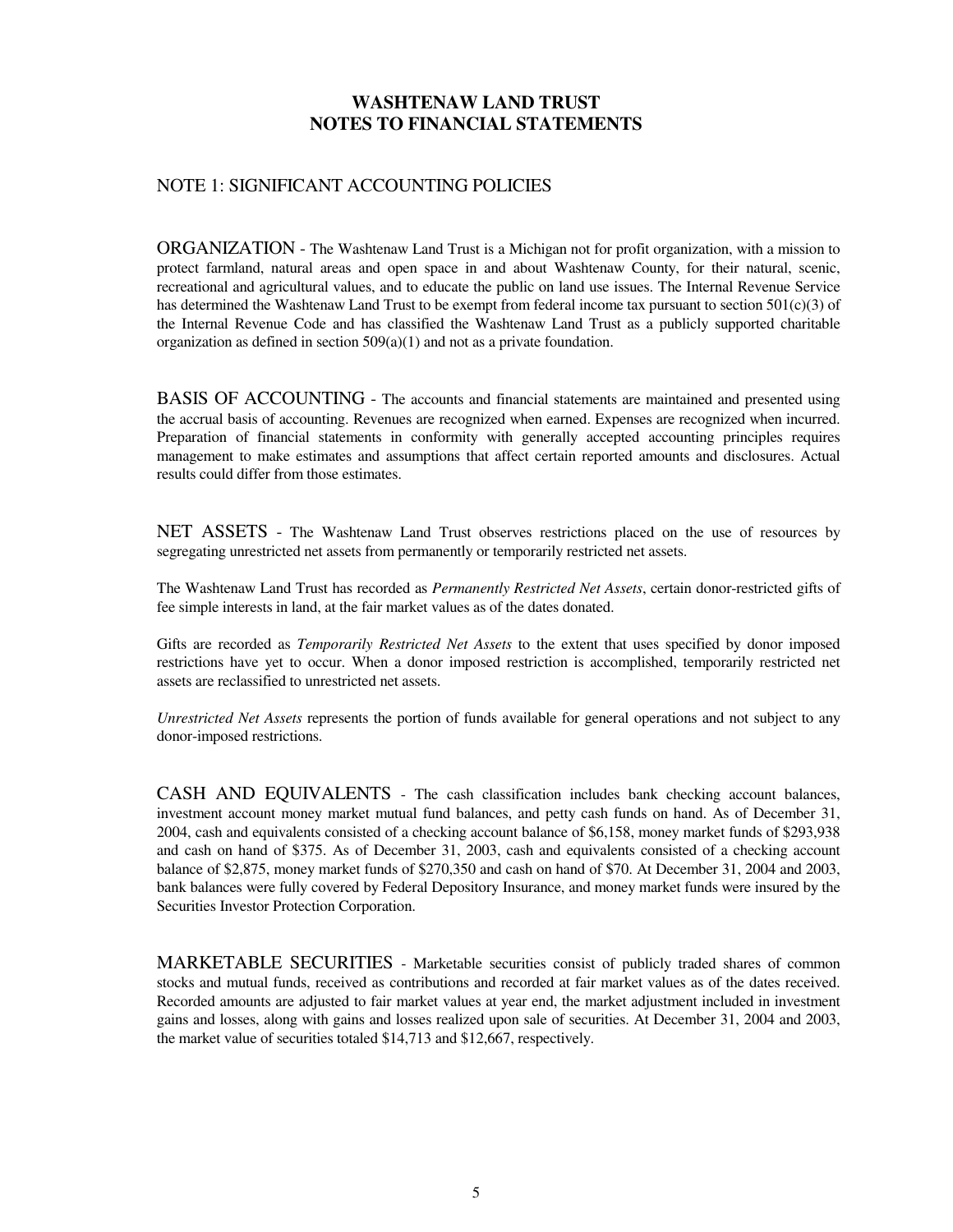## **WASHTENAW LAND TRUST NOTES TO FINANCIAL STATEMENTS**

#### NOTE 1: SIGNIFICANT ACCOUNTING POLICIES (continued)

PROPERTY – The property of the Washtenaw Land Trust consists of parcels of land received at various times, from various donors. Such properties are recorded at fair values as of the date donated, determined by independent qualified appraisers.

| Year     |                              |       |                        |                         |
|----------|------------------------------|-------|------------------------|-------------------------|
| Received | Description                  | Acres | Township/Section       | <b>Transaction Type</b> |
| 1995     | <b>Creekshead Preserve</b>   | 27    | Salem, Section 21      | Fee simple donation     |
| 1999     | <b>Beckwith Conservancy</b>  | 31    | Stockbridge, Sec23, 26 | Fee simple donation     |
| 2000     | <b>Sharon Hills Preserve</b> | 68    | Sharon, Section 16     | Fee simple donation     |
| 2002     | <b>Woodland Preserve</b>     | 14    | Webster, Section 35    | Fee simple donation     |

INTANGIBLE ASSET; CONSERVATION EASEMENTS - The Washtenaw Land Trust acquires easements and development rights on property through purchase and donation. Within the conservancy movement, a divergence of practice exists as to the values at which easements and development rights are appropriately recorded. The smaller, locally based conservancy organizations tend toward not capitalizing such acquisitions. The Washtenaw Land Trust has adopted this policy of not capitalizing as assets the acquisition of easements and development rights, but rather discloses them in the footnotes to the financial statements. As of December 31, 2004, the trust had the following easements and preserves:

| Year     |       |                         |                          |
|----------|-------|-------------------------|--------------------------|
| Received | Acres | Township/Section        | <b>Transaction Type</b>  |
| 1995     | 116   | Lyndon, Section 19      | <b>Easement</b> donation |
| 1996     | 11    | Scio, Section 12        | <b>Easement</b> donation |
| 1996     | 52    | Scio, Section 16        | <b>Easement</b> donation |
| 2000     | 40    | Bridgewater, Section 35 | <b>Easement</b> donation |
| 2000     | 10    | Scio, Section 9         | Easement donation        |
| 2000     | 14    | Webster, Section 10     | Easement donation        |
| 2001     | 30    | Ann Arbor, Section 3    | Easement purchase        |
| 2001     | 45    | Pittsfield, Section 25  | <b>Easement</b> donation |
| 2001     | 5     | Scio, Section 22        | <b>Easement</b> donation |
| 2001     | 23    | Scio, Section 1         | <b>Easement</b> donation |
| 2001     | 21    | Webster, Section 10     | Easement donation        |
| 2001     | 62    | Webster, Section 4      | Easement donation        |
| 2002     | 40    | Grass Lake, Section 22  | Easement donation        |
| 2002     | 11    | Scio, Section 1         | <b>Easement</b> donation |
| 2002     | 22    | Webster, Section 10     | Easement donation        |
| 2003     | 74    | Freedom, Section 1      | Easement purchase        |
| 2003     | 17    | Pittsfield, Section 22  | Easement purchase        |
| 2003     | 27    | Scio, Section 1         | Easement donation        |
| 2003     | 50    | Webster, Section 11     | <b>Easement</b> donation |
| 2004     | 10    | Lima, Section 29        | Easement purchase        |
| 2004     | 40    | Sharon, Section 22      | <b>Easement donation</b> |
| 2004     | 18    | Freedom, Section 10     | <b>Easement</b> donation |